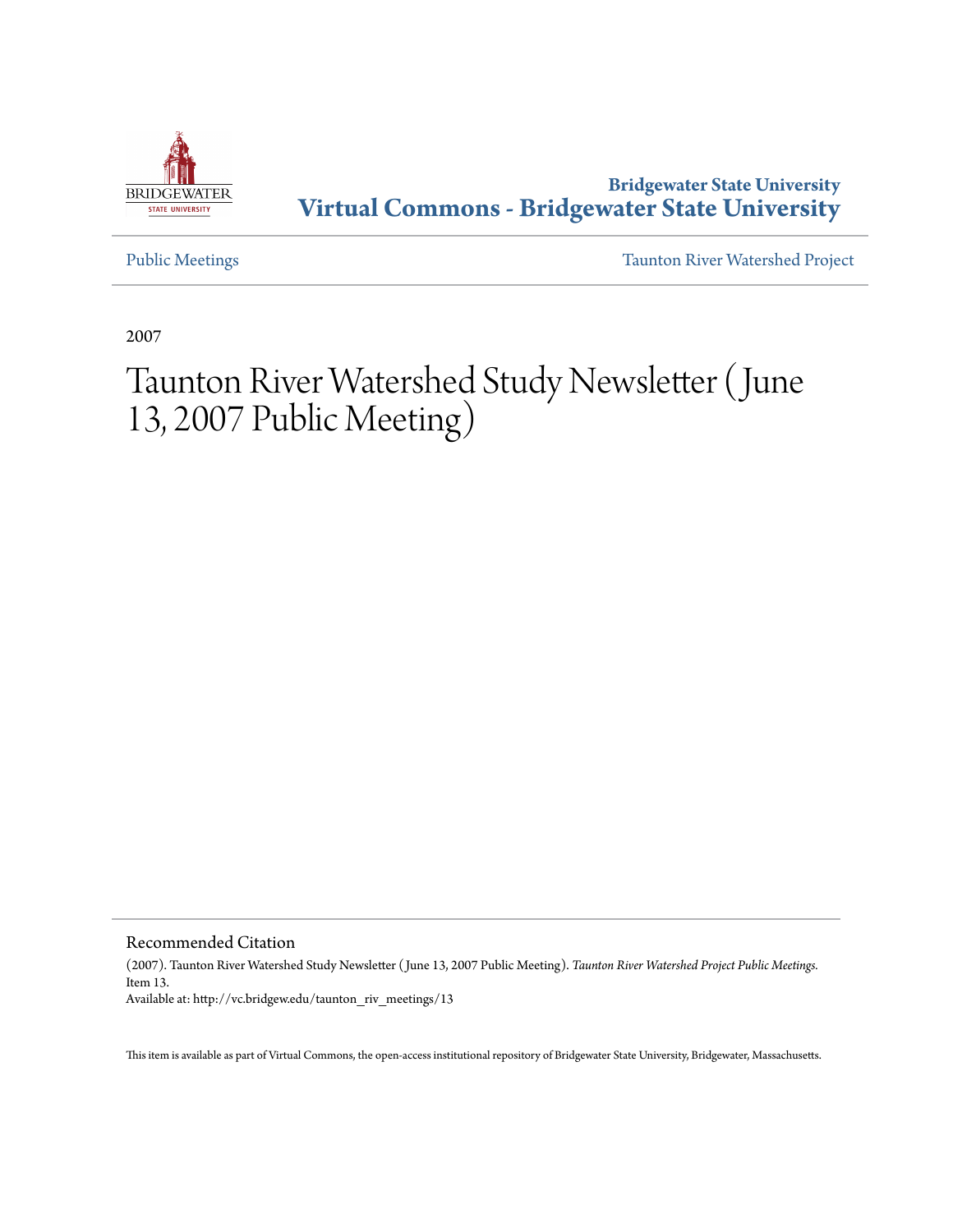

The Taunton River watershed is 562 square miles in size and is home to over 700,000 people in 42 communities. The Taunton River is the longest river unobstructed by dams in New England, with tidal influence extending upriver approximately 20 miles. This extent of tidal influence maintains large, high quality examples of globally-rare brackish and freshwater tidal marshes. Hockomock Swamp is the largest freshwater wetlands complex in southern New England, providing high quality habitat for numerous rare birds, reptiles, amphibians, invertebrates, and wetland plants. The Taunton basin hosts the largest spawning population of river herring in southern New England, 68 State-listed rare species, and other environmentally sensitive species such as river otters and freshwater mussels.

The Taunton River and its watershed, including the groundwater below the surface, also serve as a source of drinking water to the communities in the watershed. At the same time, many communities in the watershed discharge treated wastewater and stormwater into the river. And for many, the river also provides many important recreational opportunities.

Where does your drinking water come from? Where does your wastewater go after it leaves your house? Where does all that water go after a storm? What about all those birds and turtles and otters and dragonflies – how are they managing with all these people around? The Taunton River Watershed Study will examine these questions and develop recommendations for an integrated approach to managing the watershed's resources.

*Consider This:* The Taunton River watershed area is undergoing new growth and development that require a supporting water supply, innovative methods to manage additional wastewater, and effective tools to manage stormwater runoff. Instead of conventional sprawl development, "smart growth" planning techniques can be employed to protect natural resources, enhance quality of life, and provide creative opportunities to restore and preserve the watershed ecosystem.

#### *Where do you live?*



Join our Project ListServe by visiting the website. *www.horsleywitten.com/tauntonwatershed*